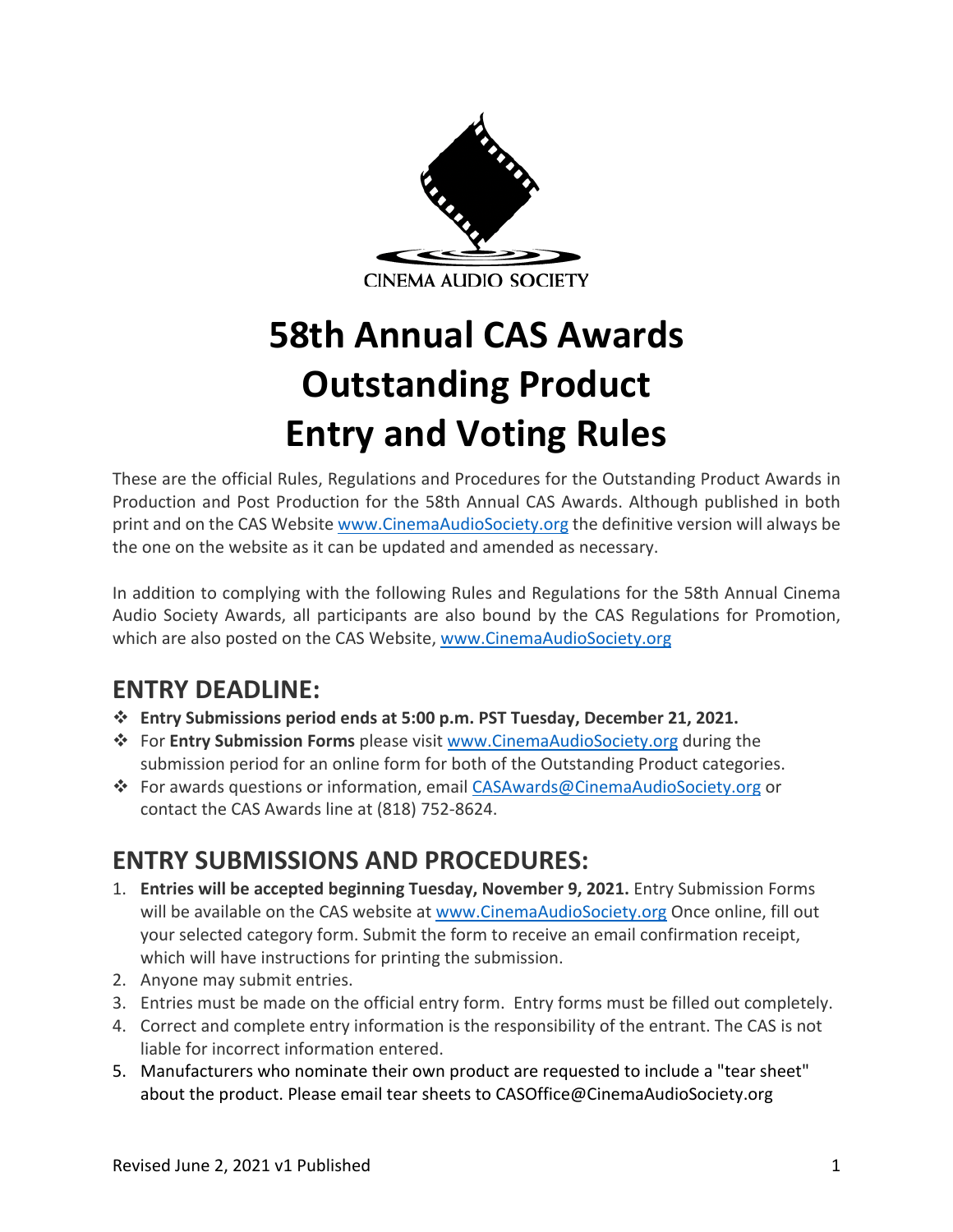- 6. If an entry is submitted in the wrong category or with erroneous information by the entrant, and the error is not discovered until the ballot reaches the voters, it will be disqualified. If the CAS makes an error in the categorization of an entry or provides erroneous information on a ballot, a correction notification will be issued.
- 7. Ineligible entries may be disqualified at any stage of the competition.
- 8. Entrants will receive confirmation of their entries via e-mail.
- **9. Entry Submissions must be received by 5:00 p.m. PST Tuesday, December 21, 2021.**

## **ELIGIBILITY**

*If there are 5 or fewer qualifying products submitted in any category, no award will be given in that category for the current year.*

#### **To be eligible, Products:**

- must have had their initial release between January 1, 2020 and December 31, 2021.
- must have unique mechanics, electronics, and/or processes that qualify this submission as outstanding.
- must have shown a demonstrable advancement to the art, craft, process and/or appreciation of sound.
- must not have been a previous finalist for a CAS Award.

## **CATEGORY DEFINITIONS**

- 1. **Outstanding Product Production** for products that show a demonstrable advancement in the production of audio for Film, Television, Streaming or Gaming.
- 2. **Outstanding Product Post Production** for products that show a demonstrable advancement in post production of audio for Film, Television, Streaming or Gaming.

## **NOMINATION – VOTING & PROCEDURES**

- 1. Entrants will be narrowed to the final 5 by ballot voting. **This ballot will be available for online voting to all CAS Active Members on Thursday, January 6, 2022.**
- 2. Final 5 Nominees in each category will be announced Tuesday, January 25, 2022.
- 3. Nomination Certificates will be given to all 5 nominated Manufacturers in each category.
- **4. Final Voting Ballots will be available for online voting to all CAS Active Members on Thursday, February 24, 2022.**
- 5. Voting on all CAS Awards Ballots will be restricted to CAS Active Members in good standing on December 1, 2021.
- 6. The final 5 products in each category will be listed on the Nomination Ballot. The Nominees lists shall include title, Manufacturer and a brief synopsis of the Product. Requested from the manufacturer and shall not exceed 200 words.
- 7. No write-in votes on the Ballots will be permitted.
- 8. Nominated products may be withdrawn from nomination only by the Manufacturer.